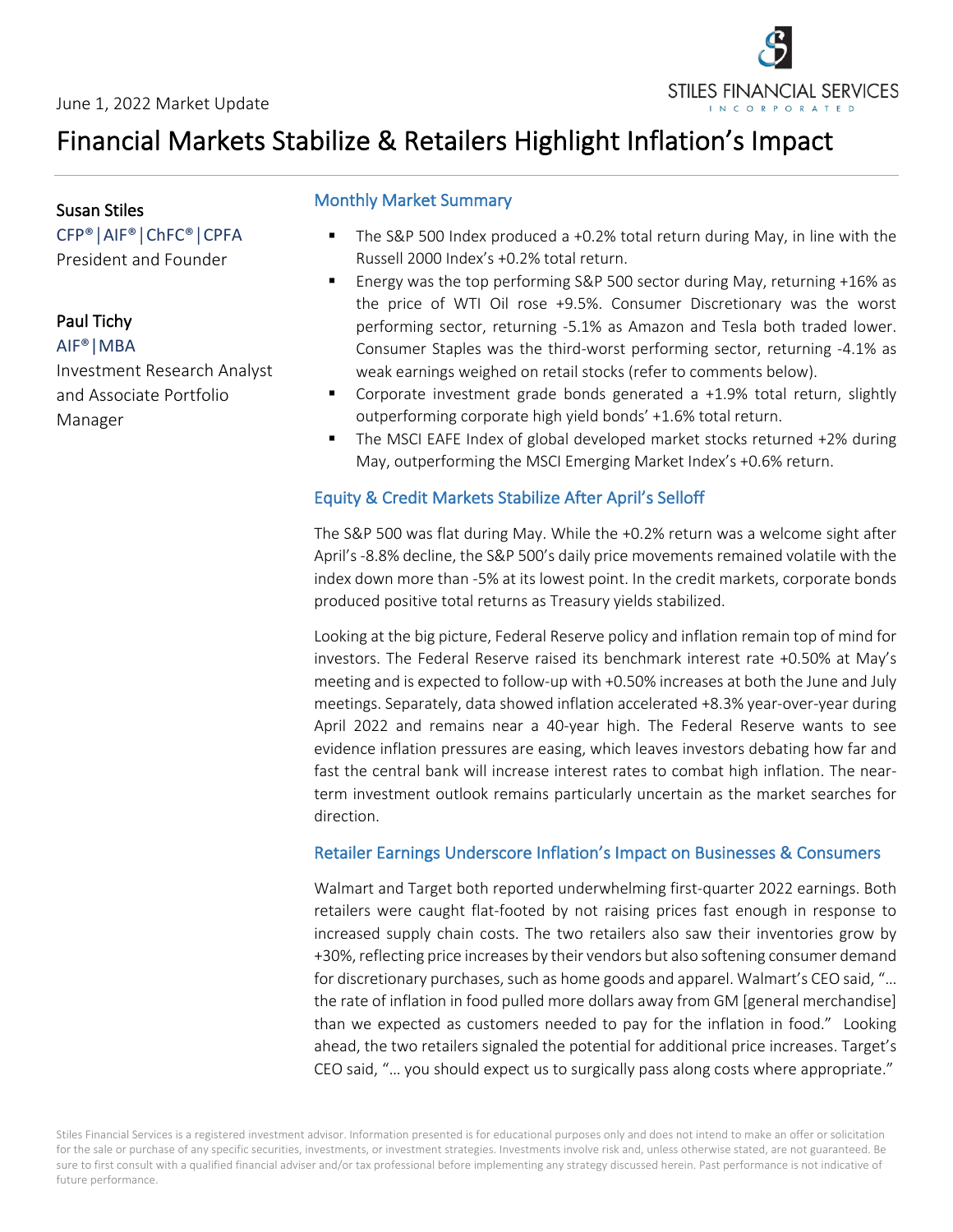The earnings reports caused retail stocks to selloff and highlighted three key themes. First, inflation pressures are strong and catching companies off-guard. Walmart revised its forecasted earnings lower, while Target did not provide an update. Second, inventories ballooned after the retailers restocked at higher prices and consumers shifted spending due to rising prices. It could take multiple quarters to work through the excess inventories. Third, additional price increases may be coming as companies focus on maintaining profit margins. The three themes demonstrate inflation's worrying impact, which our team will continue to monitor.

Stiles Financial Services is a registered investment advisor. Information presented is for educational purposes only and does not intend to make an offer or solicitation for the sale or purchase of any specific securities, investments, or investment strategies. Investments involve risk and, unless otherwise stated, are not guaranteed. Be sure to first consult with a qualified financial adviser and/or tax professional before implementing any strategy discussed herein. Past performance is not indicative of future performance.